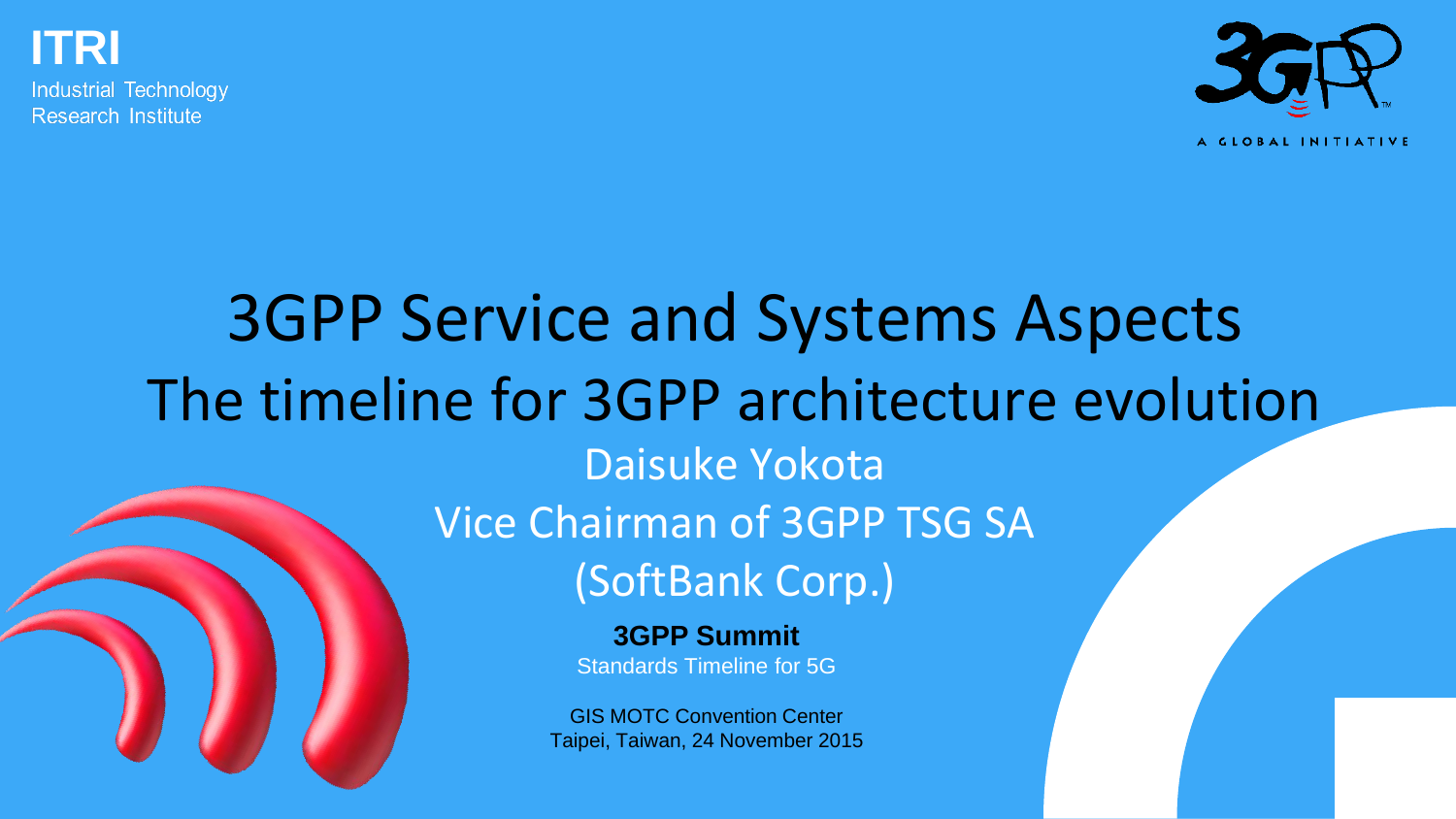

**Outline** 



- SA working groups structure
- History of major steps in system architecture
- Major tasks of SA towards next generation system
- New service requirements "SMARTER"
- Study on next generation system architecture
- Expected timeline for next generation system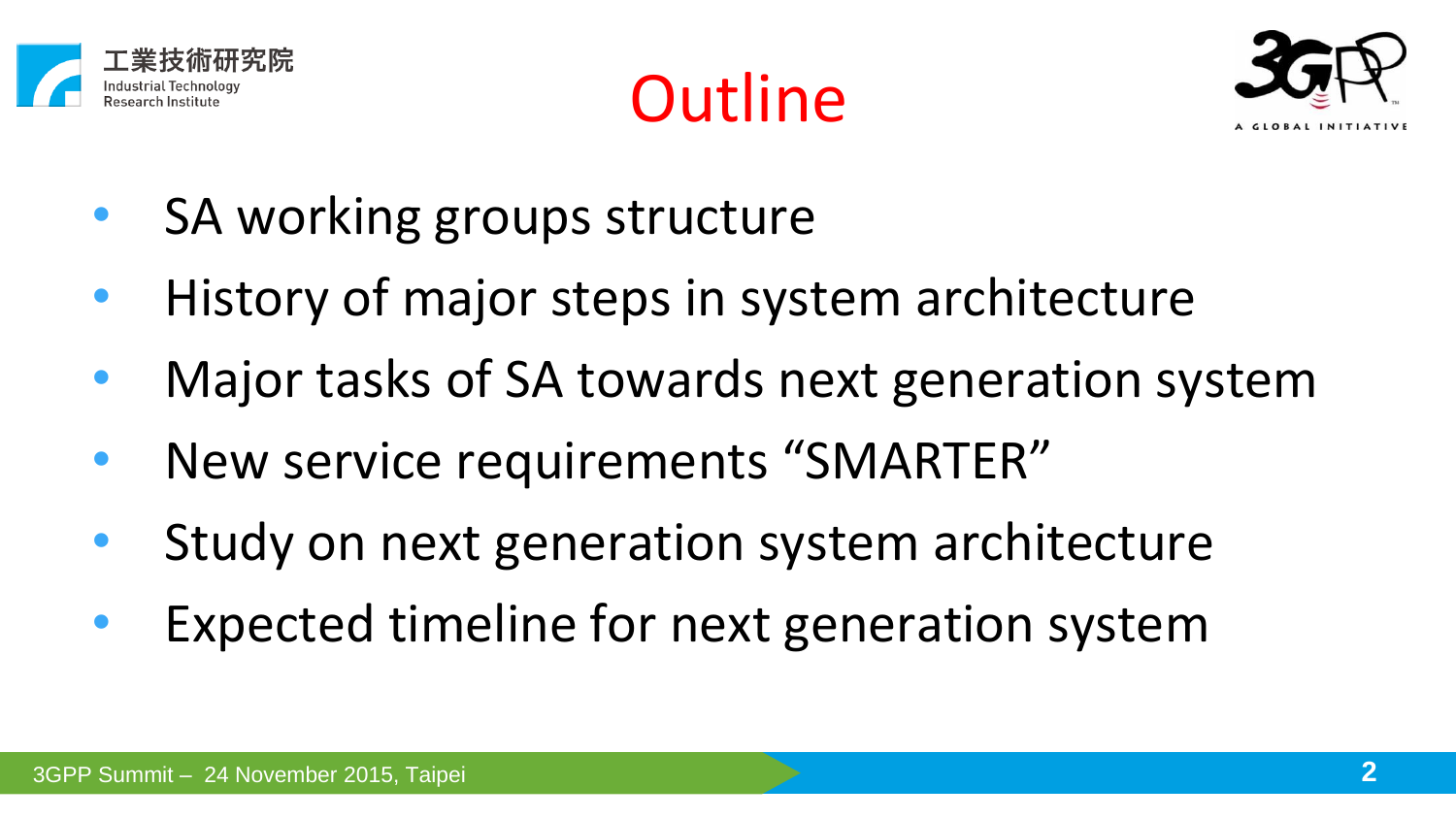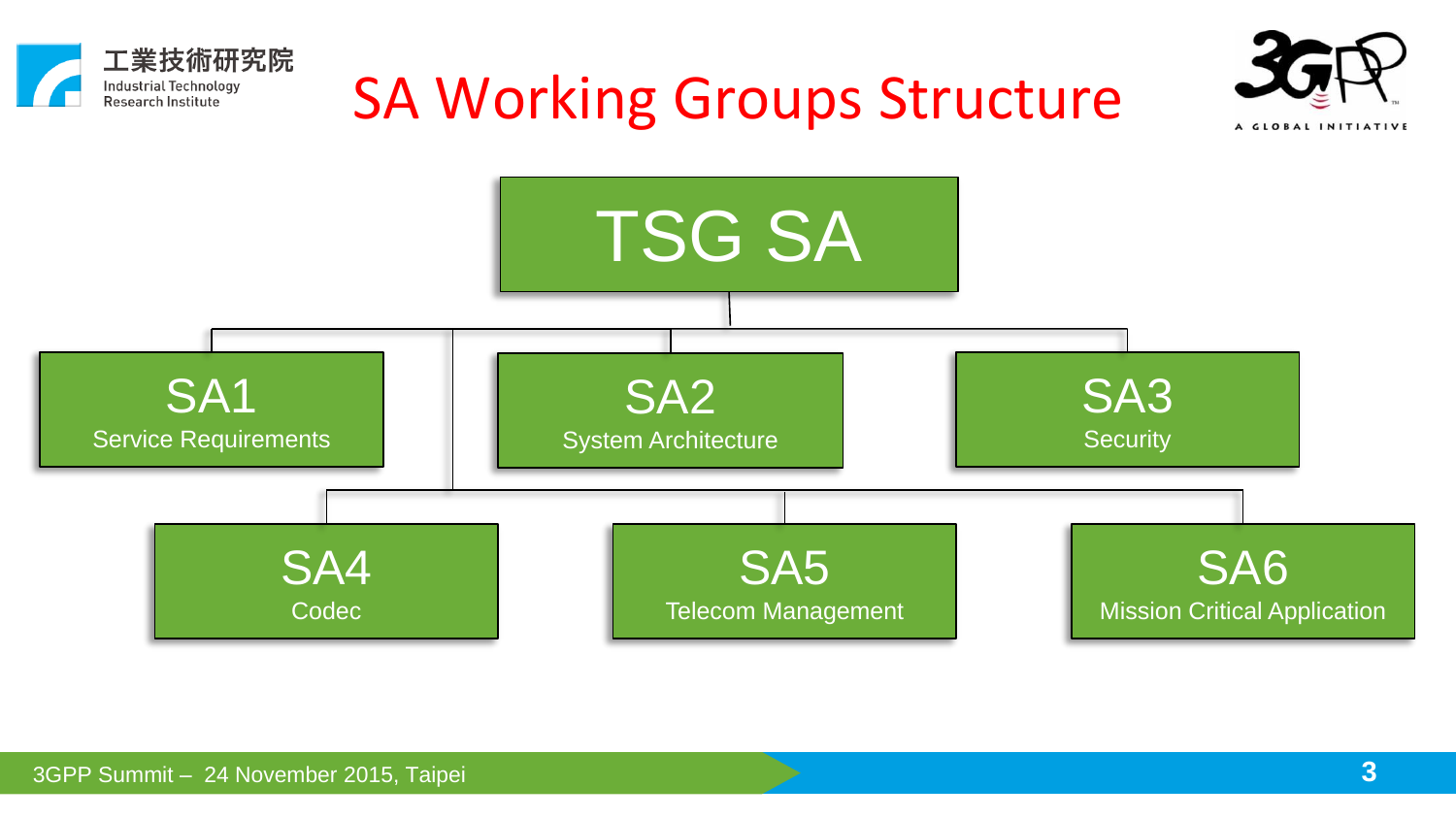

### History of Major Steps in System Architecture



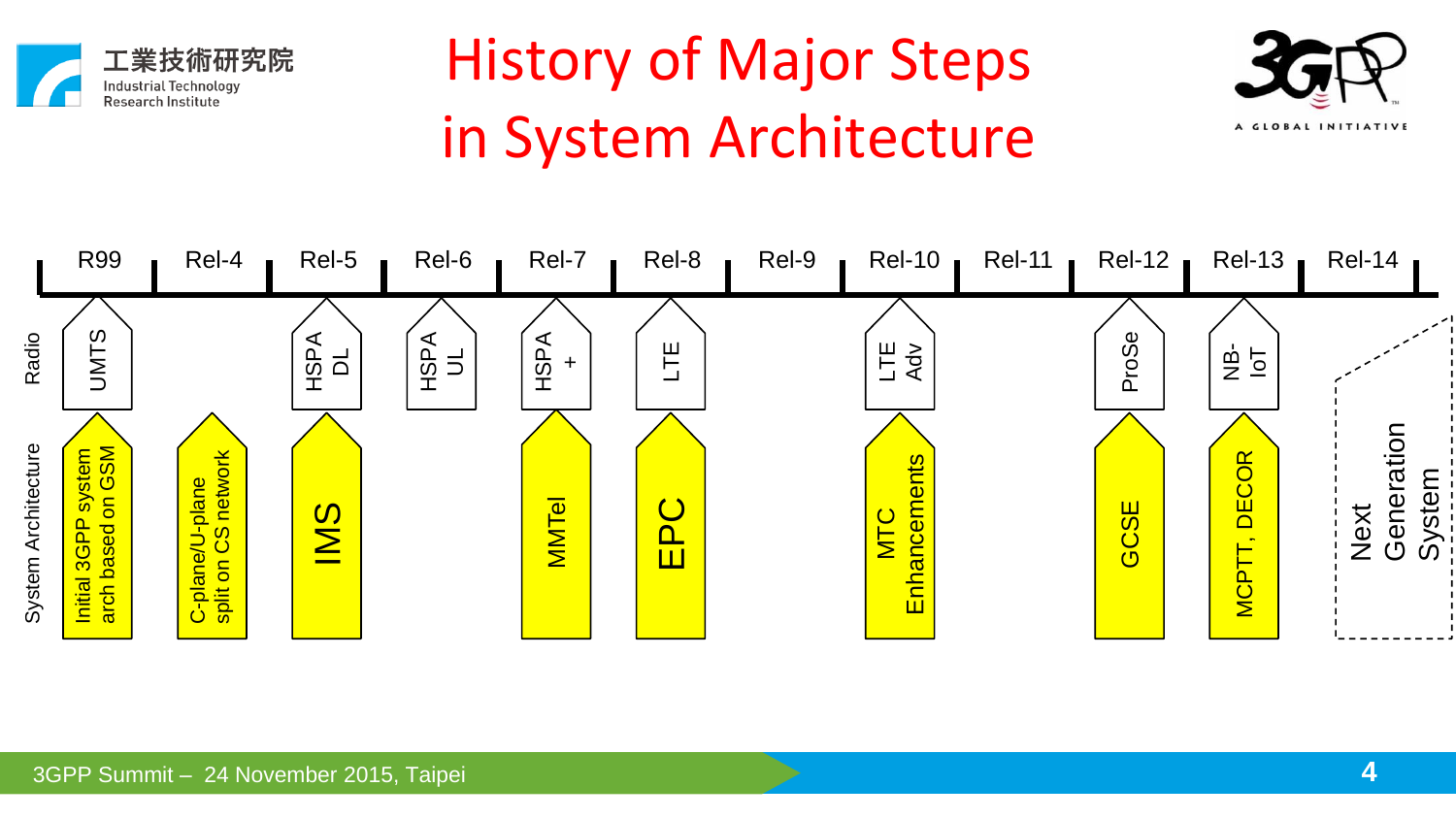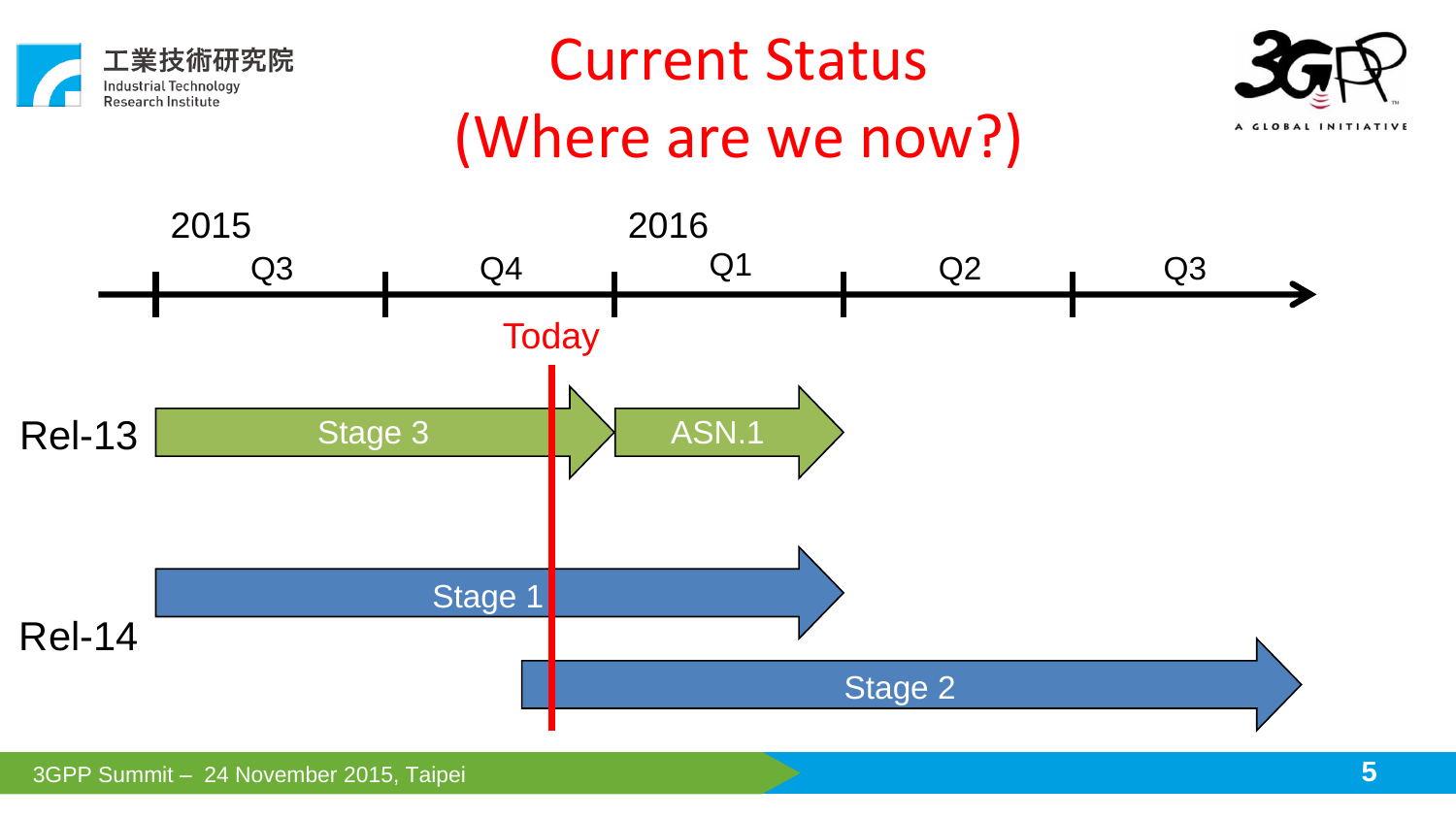





Service Requirements

Identifying use cases and requirements which cannot be fulfilled by the current system i.e. EPS.

## System Architecture

Developing the next generation system architecture that provides services as required above.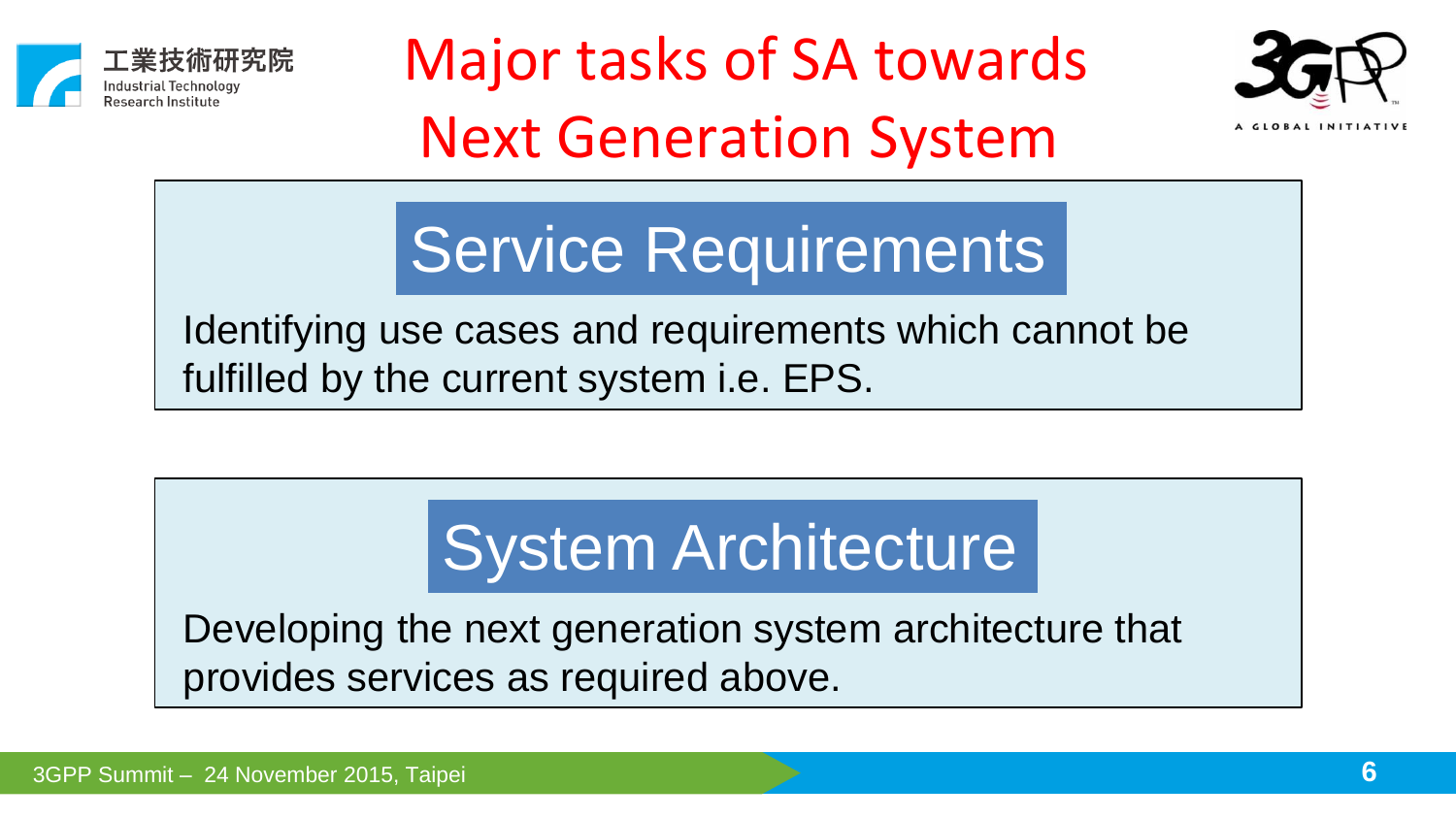



# Service Requirements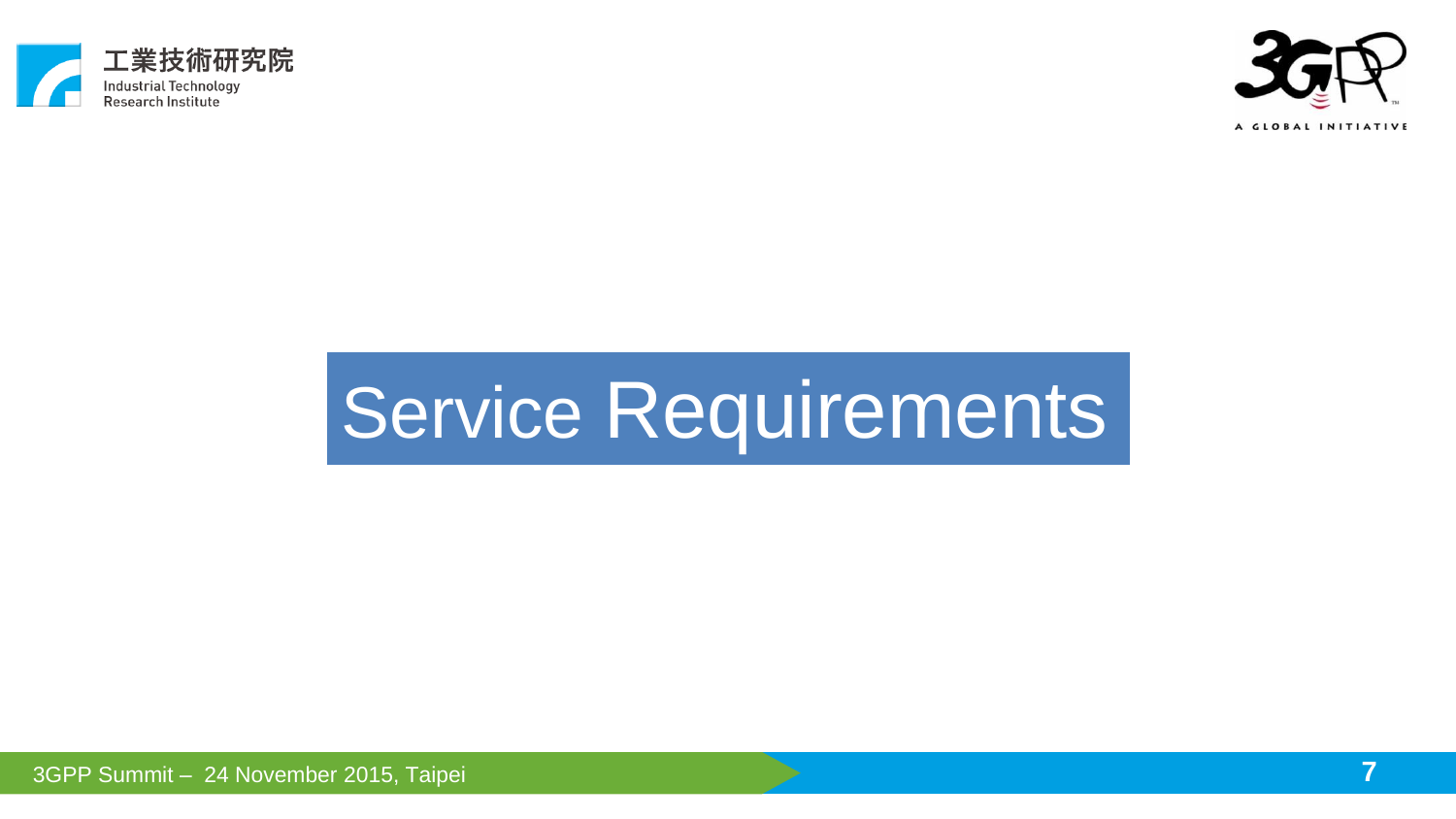





- Study on New Services and Markets Technology Enablers (SMARTER) has started.
- The objective is to develop high-level use cases and identify the related high-level potential requirements for the next generation system.

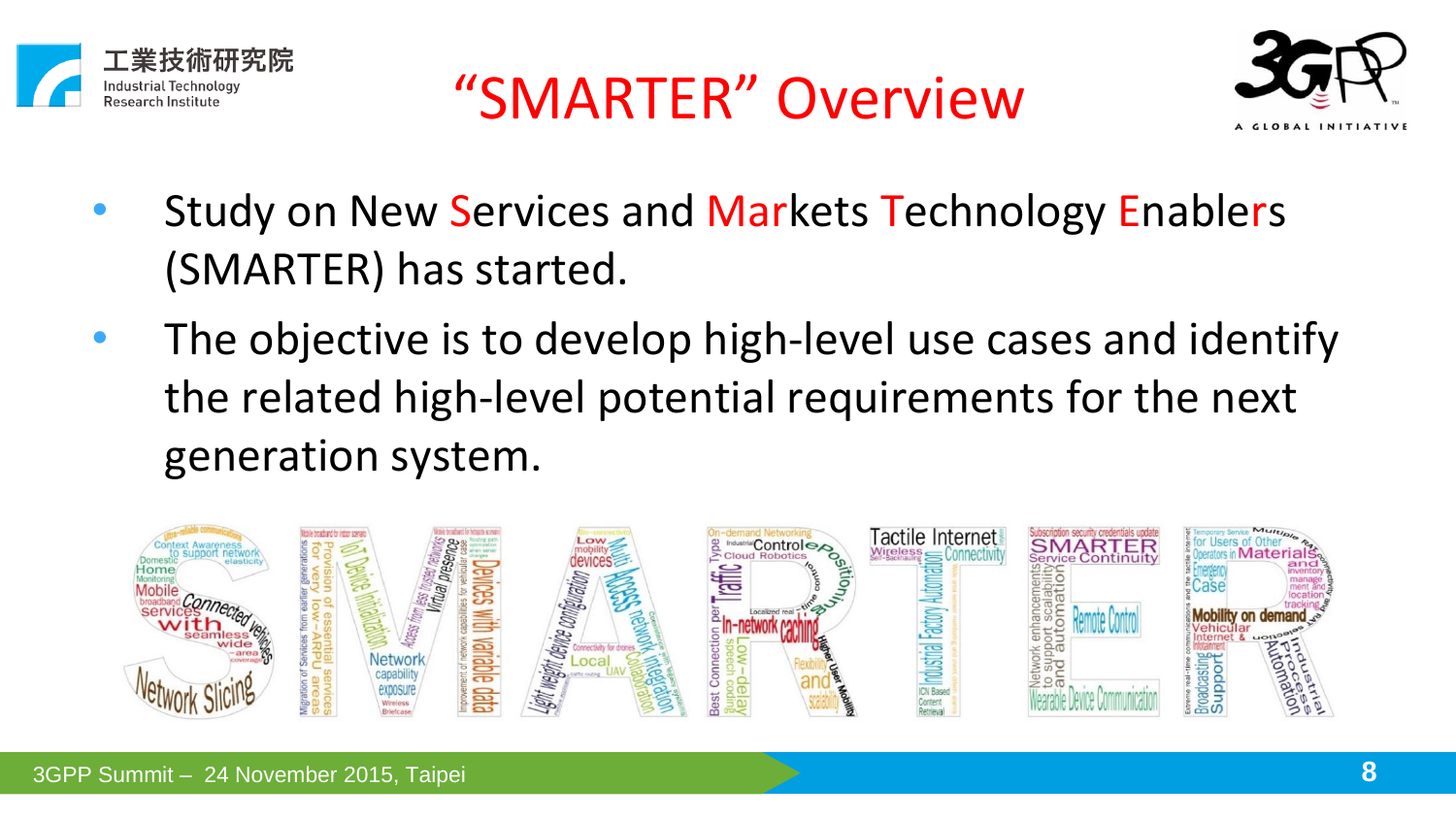

#### Status of SMARTER



Use cases for the next generation system are being captured in TR 22.891.

> "TR 22.891 serves as a primary entry point for the service requirements for the next generation system."

- TR 22.891 at 80% at Oct 2015 (SA1 Ad-hoc on SMARTER)
	- >70 use cases, each with description, potential service requirements, and potential operational requirements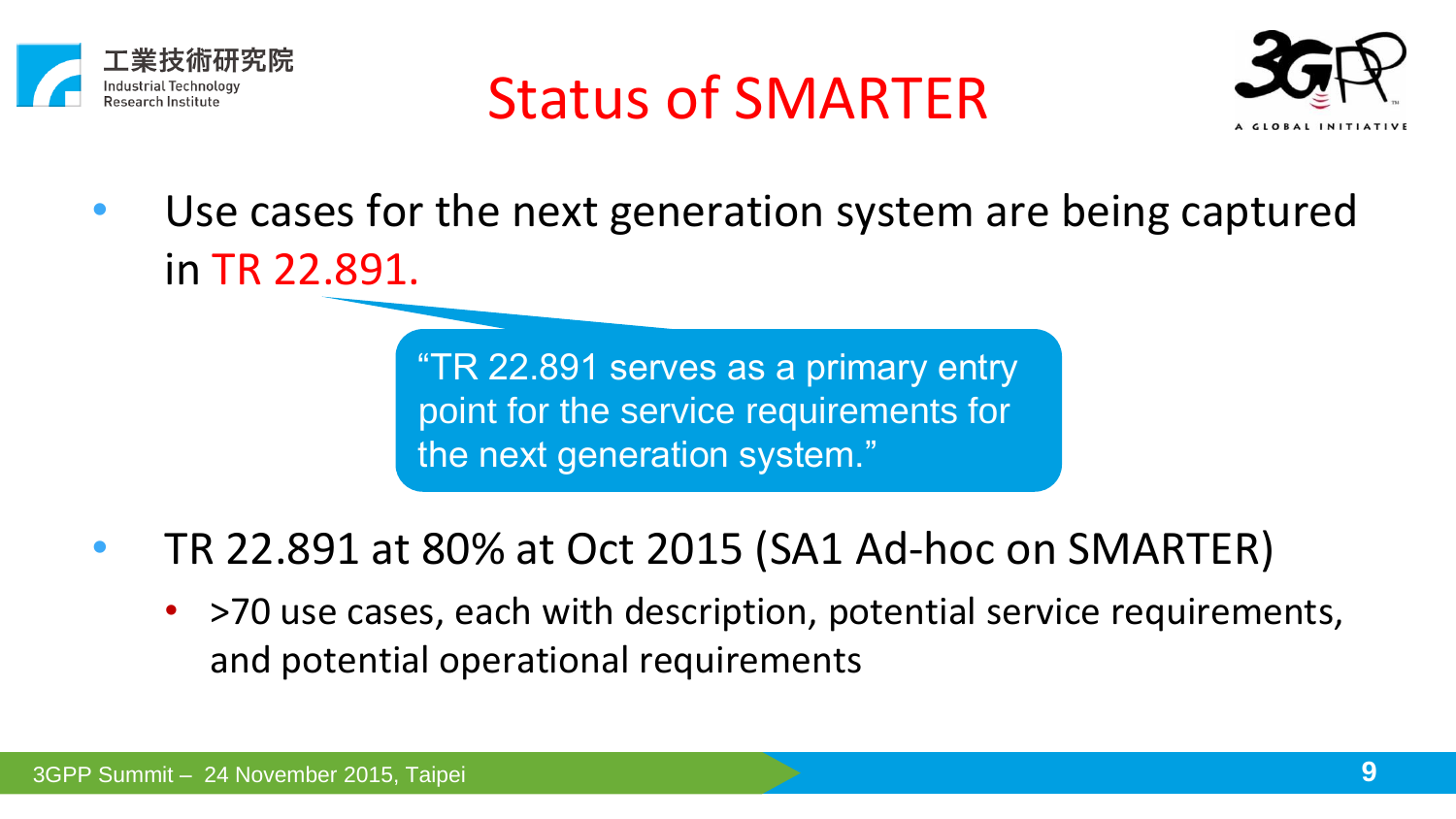





- SMARTER Ad Hoc was just held in Oct 2015.
	- Similar/related use cases were grouped into 4 groups.
	- SIDs for each group to form new, detailed, TRs were drafted.
- 4 groups for new SIDs and TRs are as follows\*:
	- **eMBB** = Enhanced Mobile Broadband
	- **mIoT** = Massive IoT
	- **CriC** = Critical Communications
	- **NEO** = Network Operation

\* It was agreed to study V2X use cases and requirements in a separate SID to be started in Q2 2016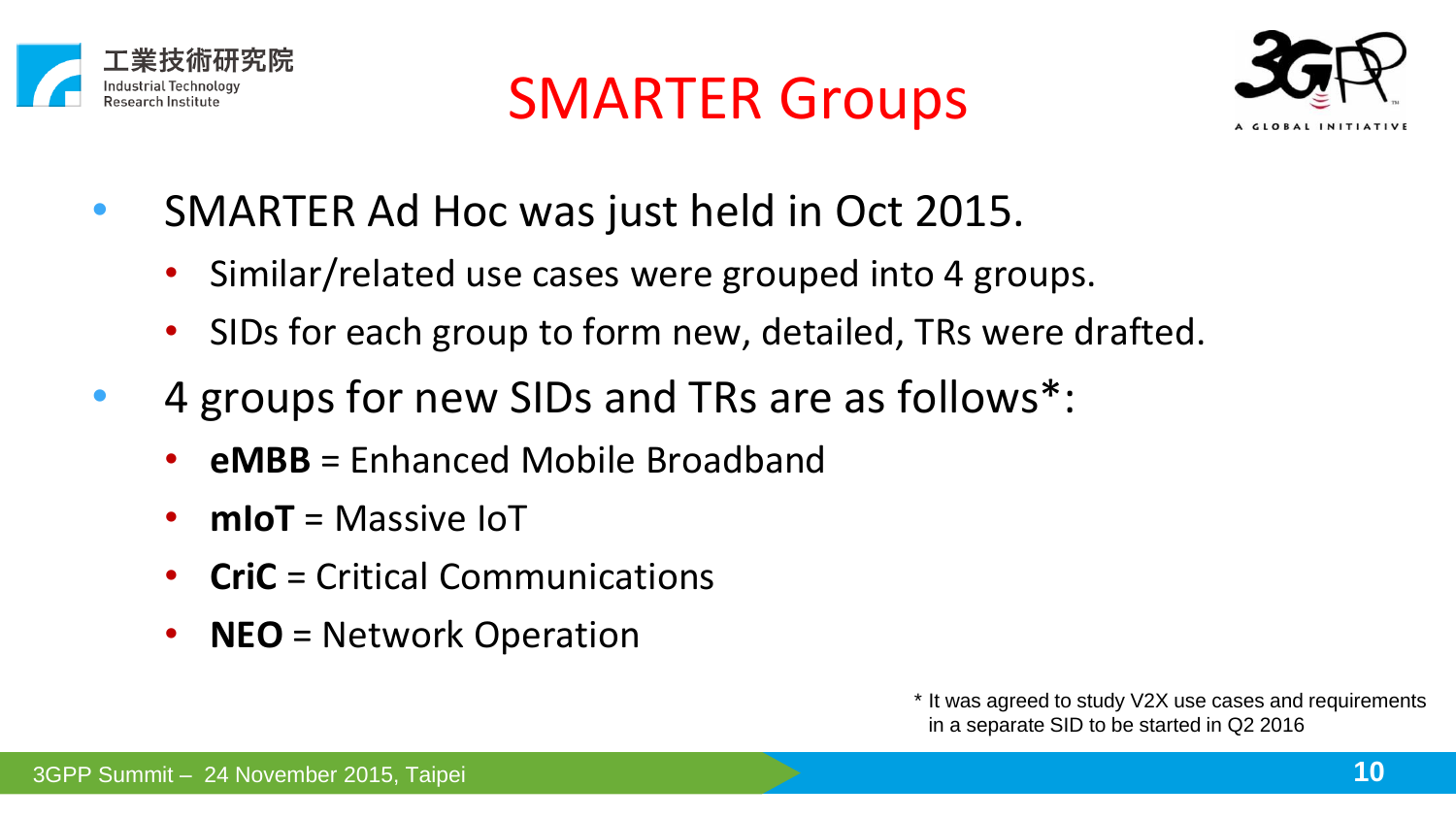

## Enhanced Mobile Broadband (eMBB)



- For eMBB, the following use case families have been identified, with example requirements:
	- Higher capacity
		- E.g. indoor scenario with experienced data rates up to Gbps and traffic volumes at least at the level of Tbps/km<sup>2</sup> in indoor scenarios
	- Enhanced connectivity
		- E.g. connectivity for aerial objects with reliable mobile broadband connectivity
	- Higher user mobility
		- E.g. enhanced mobile broadband services in fast moving vehicles (e.g. up to 500 km/h)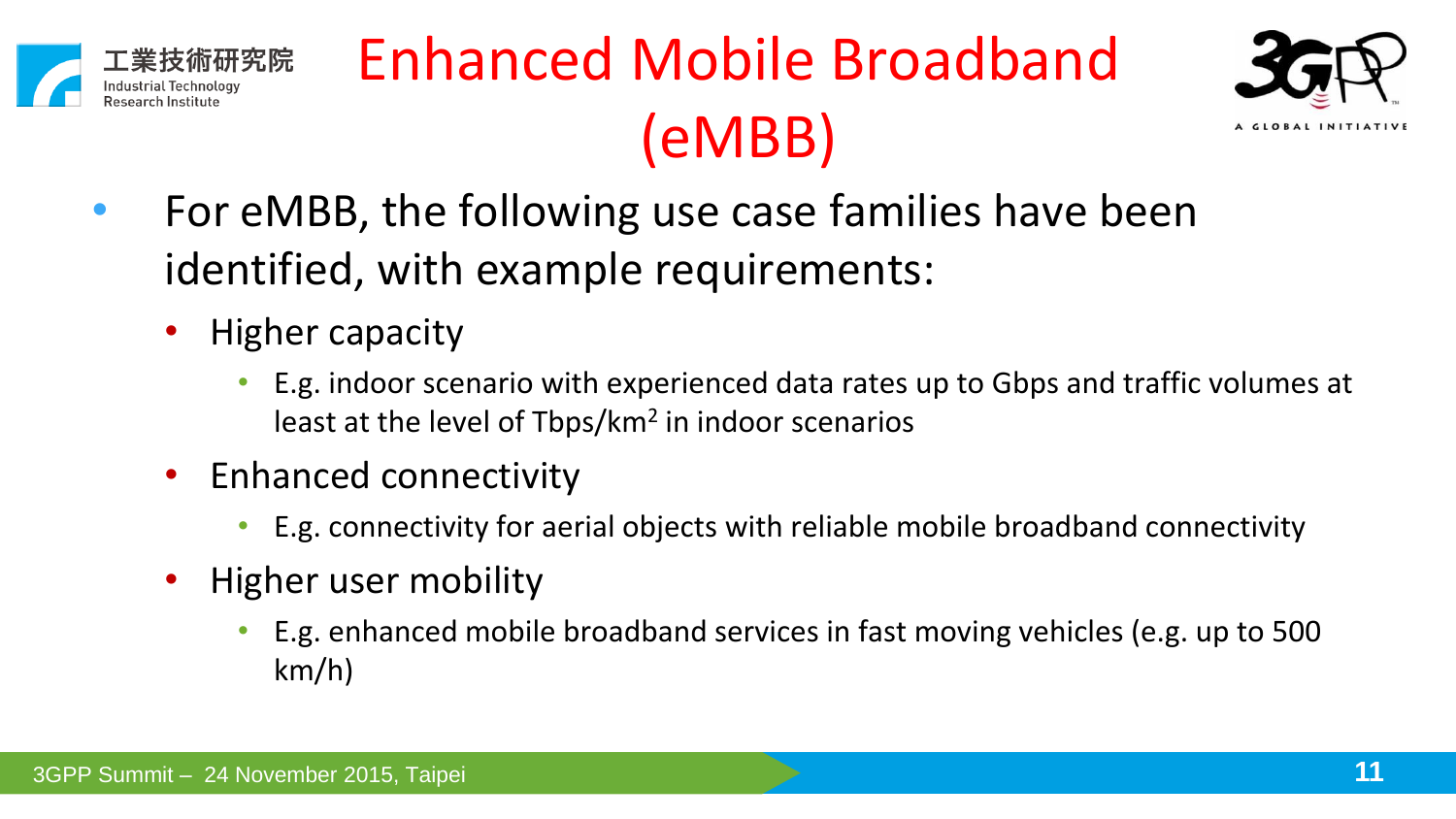





- For mIoT, the following use case families have been identified, with example requirements:
	- Internet of Things
		- E.g. enable mobiles that operate as concentrators of IoT capillary traffic towards 3GPP networks
	- Smart wearables
		- E.g. support of wearable devices to access to the 3GPP network directly or via a smart phone
	- Sensor networks
		- E.g. support of large numbers of stationary devices with reduced mobility management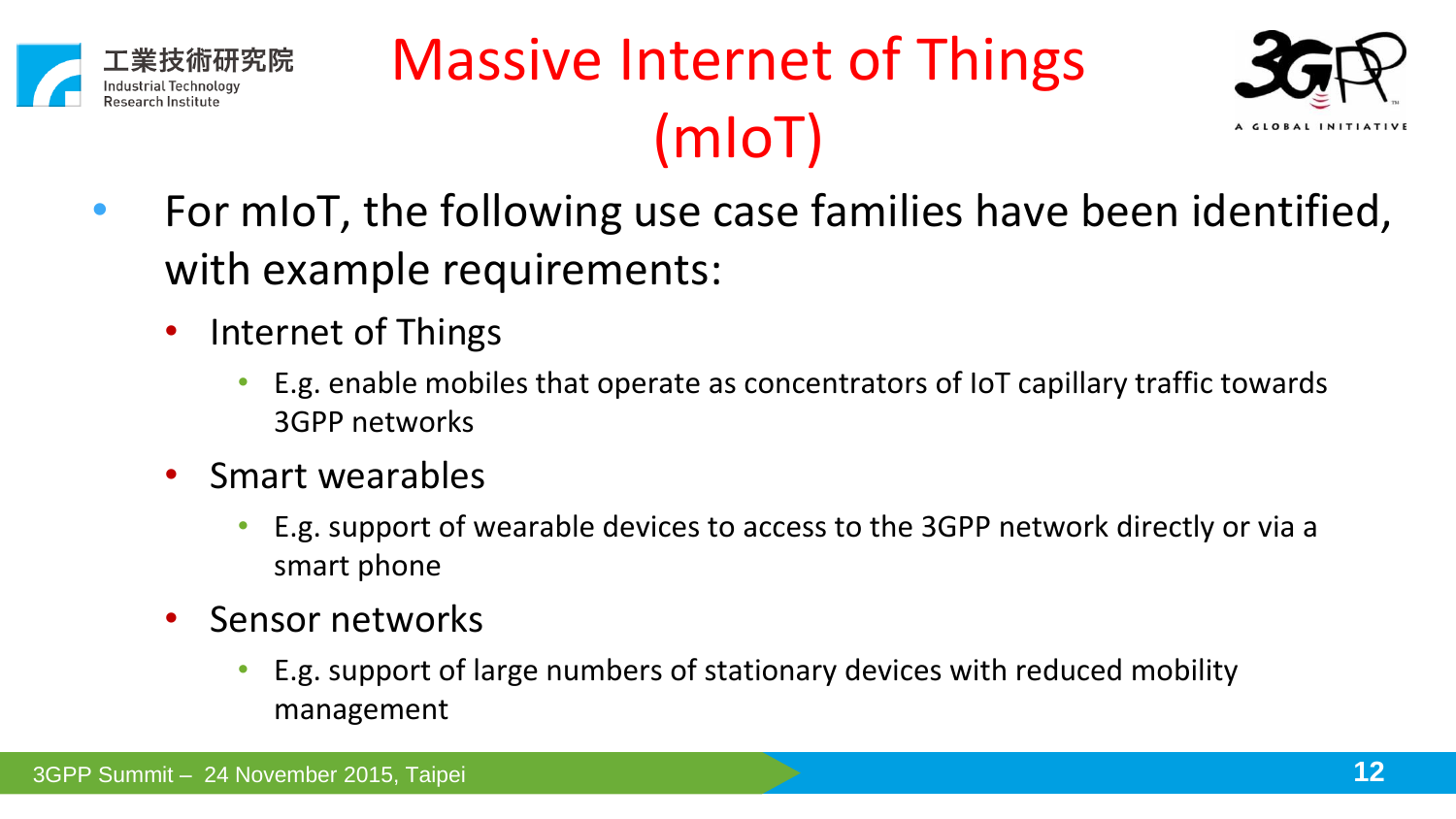





- For CriC, the following use case families have been identified, with example requirements:
	- Higher reliability and lower latency
		- E.g. for remote control of Unmanned Arial Vehicles (UAVs)
	- Higher reliability, higher availability and lower latency
		- E.g. for industrial control applications
	- Very low latency
		- E.g. for Tactile Internet with very low latency ( $\approx$ 1 ms)
	- Higher accuracy positioning
		- E.g. accuracy location capability of less than [3 m] at [80%] of occasions.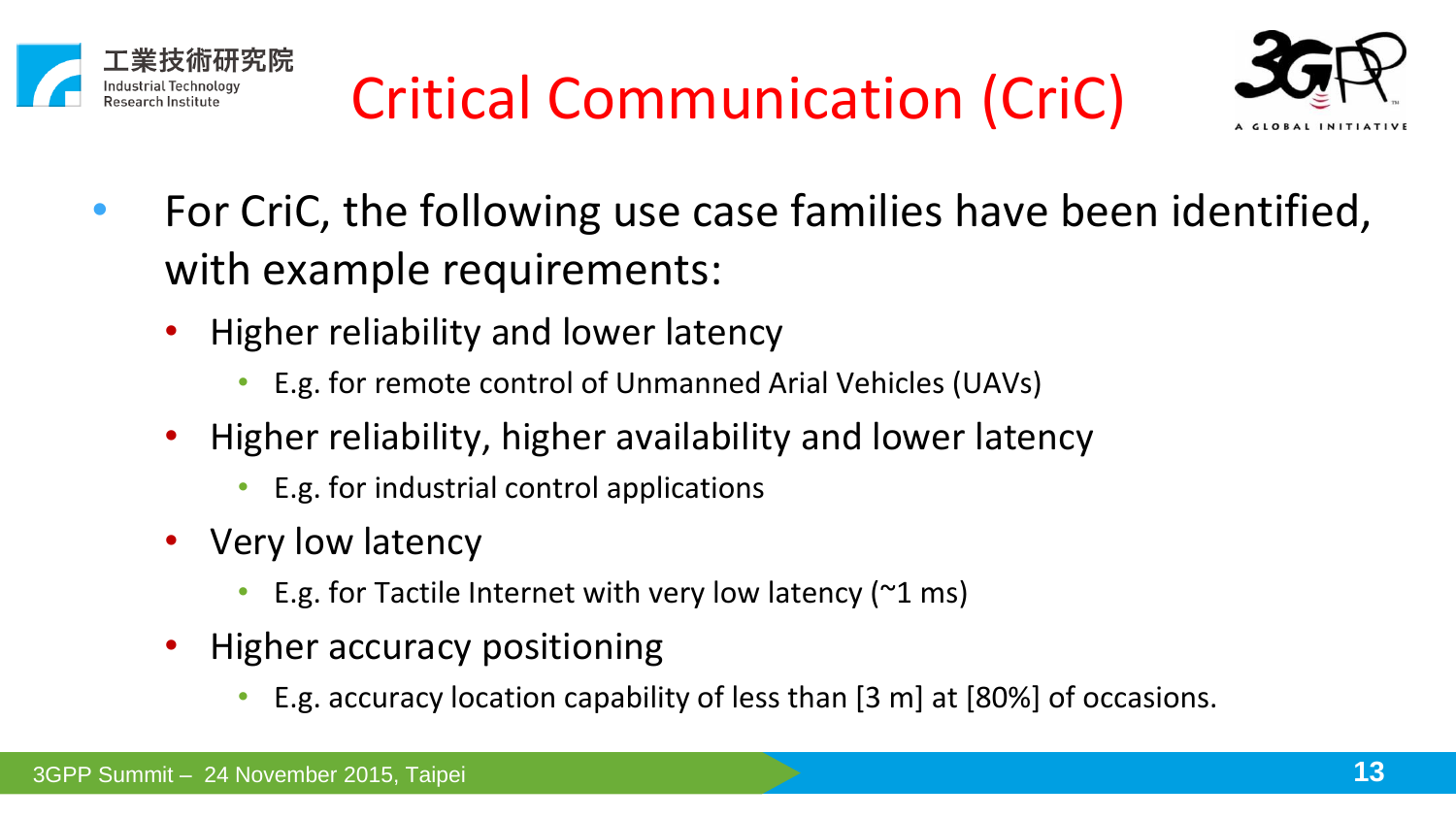





- For NEO, the following use case families have been identified:
	- System flexibility (e.g. network slicing)
	- **Scalability**
	- Mobility support
	- Efficient content delivery
	- Self-backhauling
	- Access (e.g. on demand networking)
	- Migration and interworking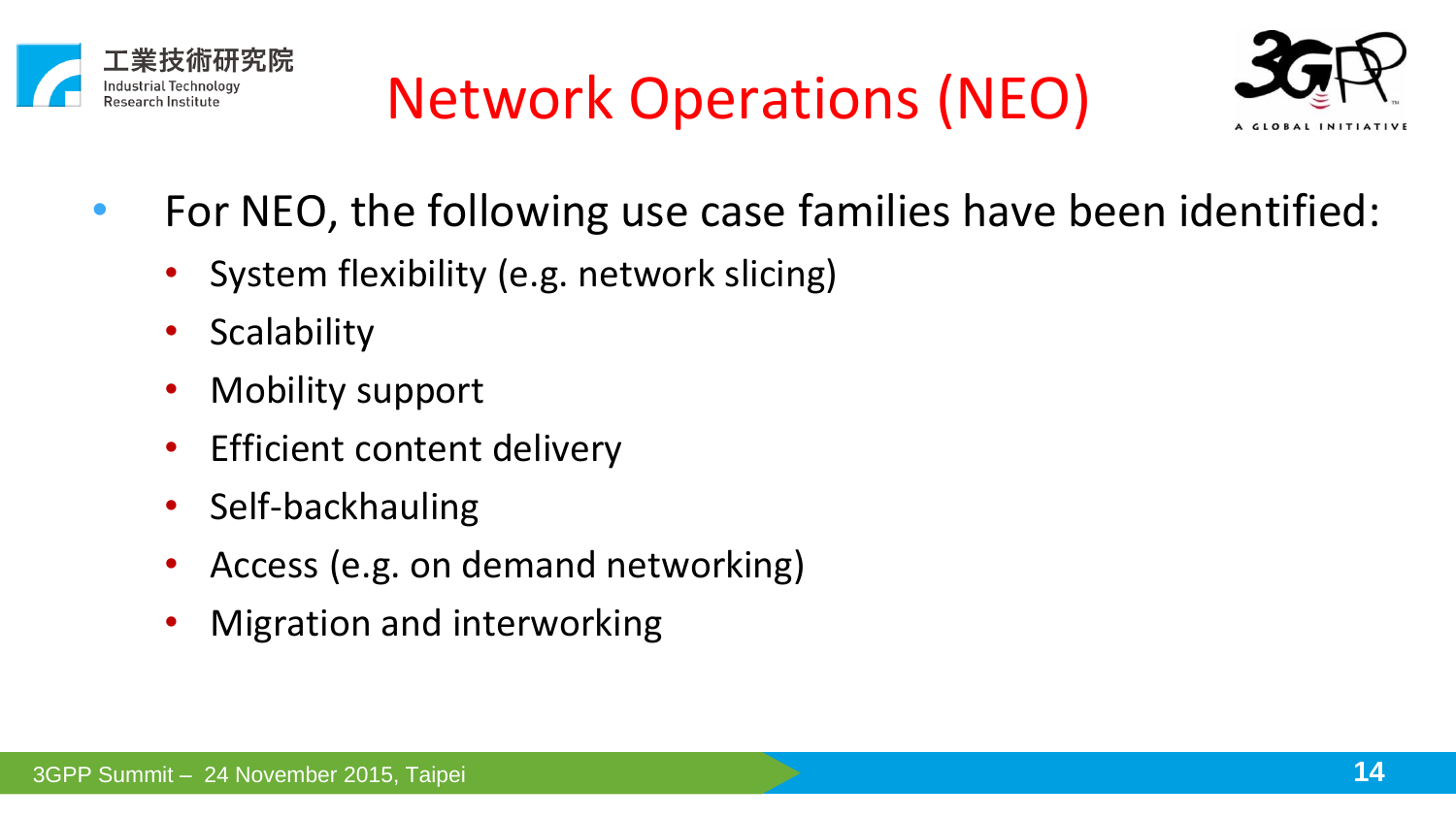





- Use cases from TR 22.891, grouped in 4 groups, are further elaborated in 4 different SIDs each with a different TR.
- Normative work to follow in Release 15.

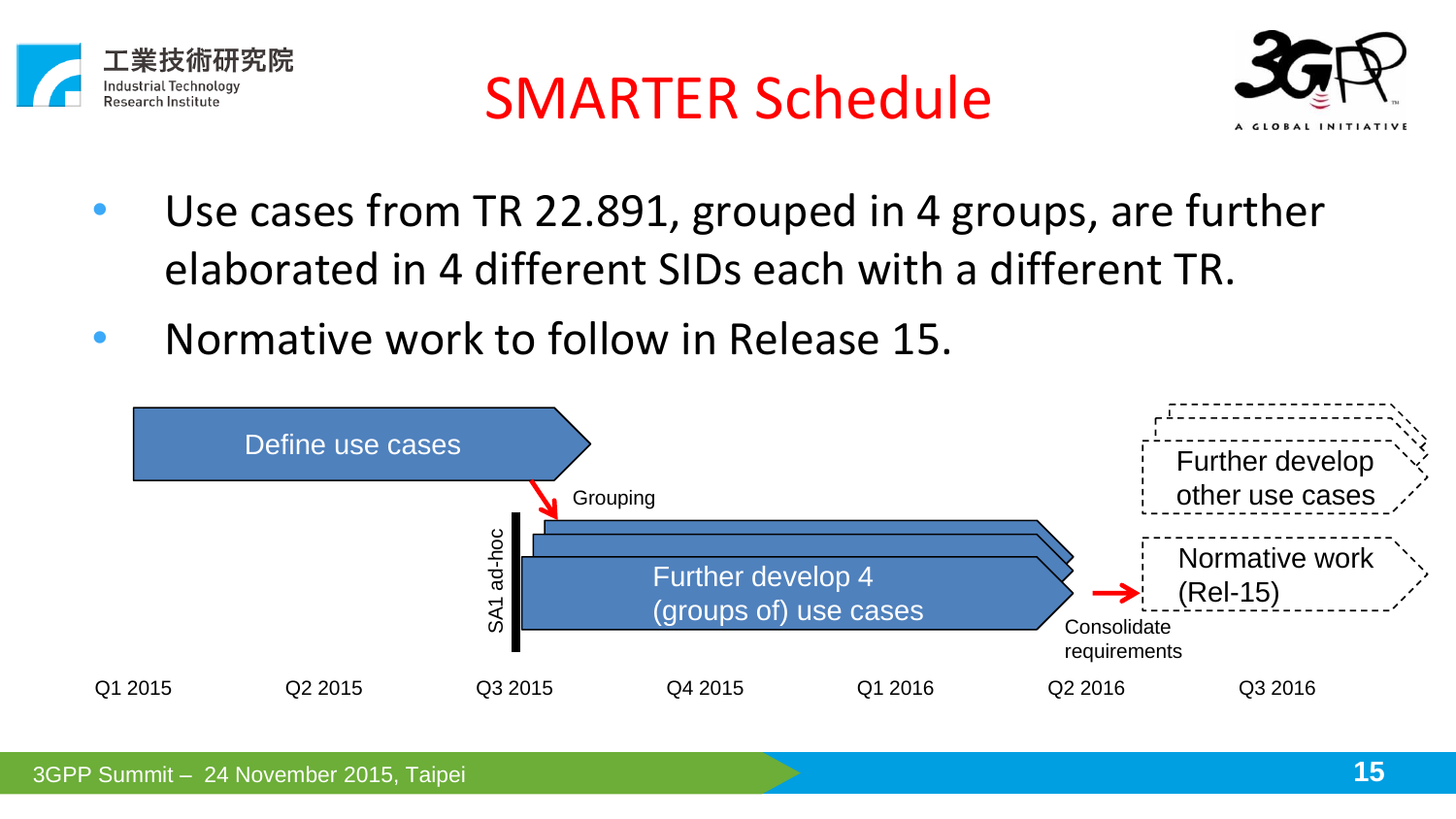



# System Architecture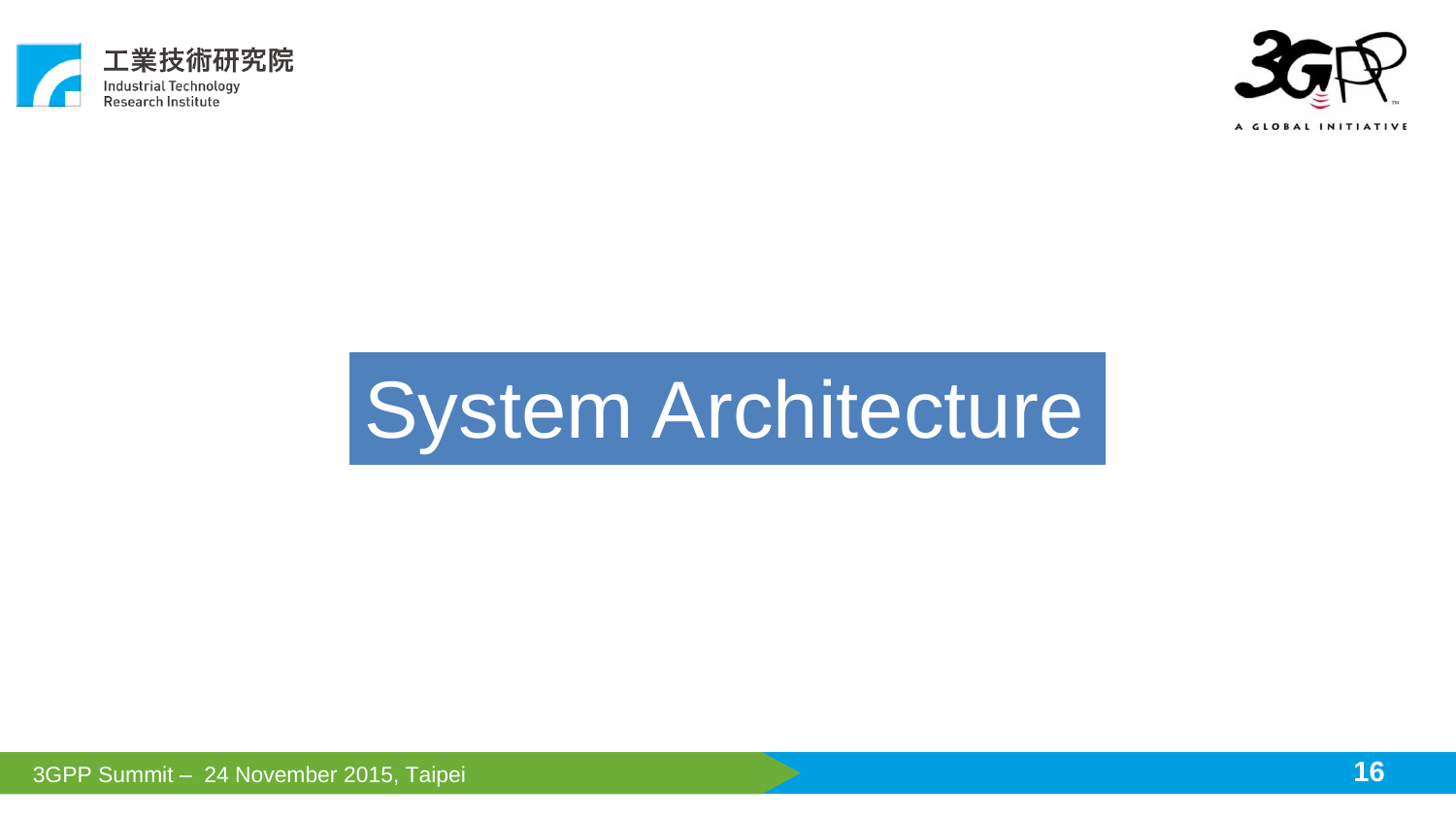

# NFV & Network Management [1/2]



- The NFV technology brings benefits like Flexibility, Time-tomarket, OPEX/ CAPEX saving to telecommunication network.
- Study on network management of virtualized networks was conducted in Rel-13 utilizing the outcome from ETSI ISG NFV, and the conclusions have been captured in TR 32.842.
- The use cases and requirements for network management involving virtualized networks, the potential impacts on the existing 3GPP Management reference models, and the management procedures have been identified.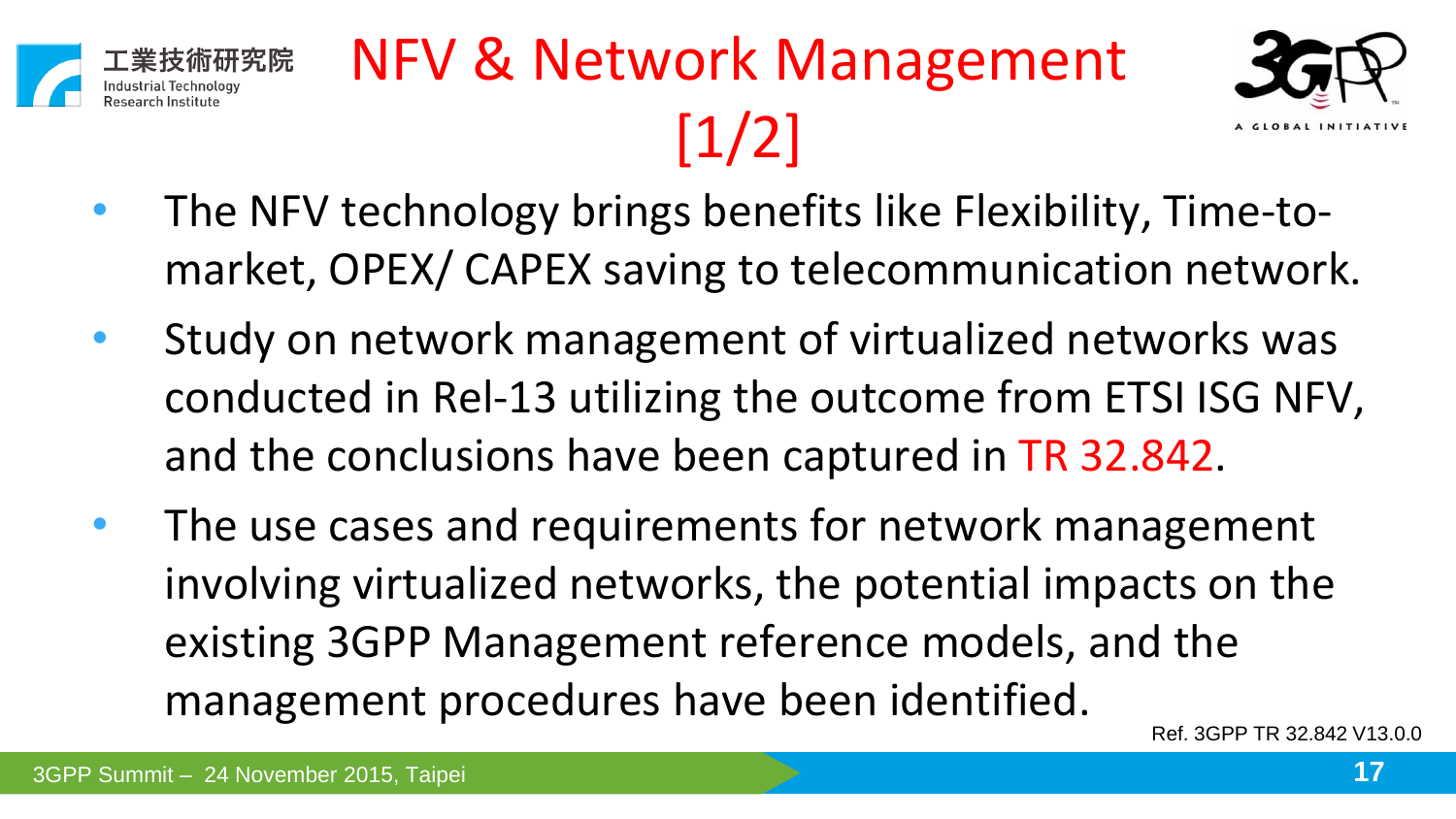

#### NFV & Network Management [2/2]



**GLOBAL INITIATIV** 

- Based on the conclusions of the study, 5 new Rel-14 work items were approved in June and Sept 2015, which are to standardize following features for mobile networks that include virtualized network functions:
	- Concept and Architecture
	- Performance Management
	- Fault Management
	- Configuration Management
	- Lifecycle Management

#### Timeline for the new 3GPP Work Items

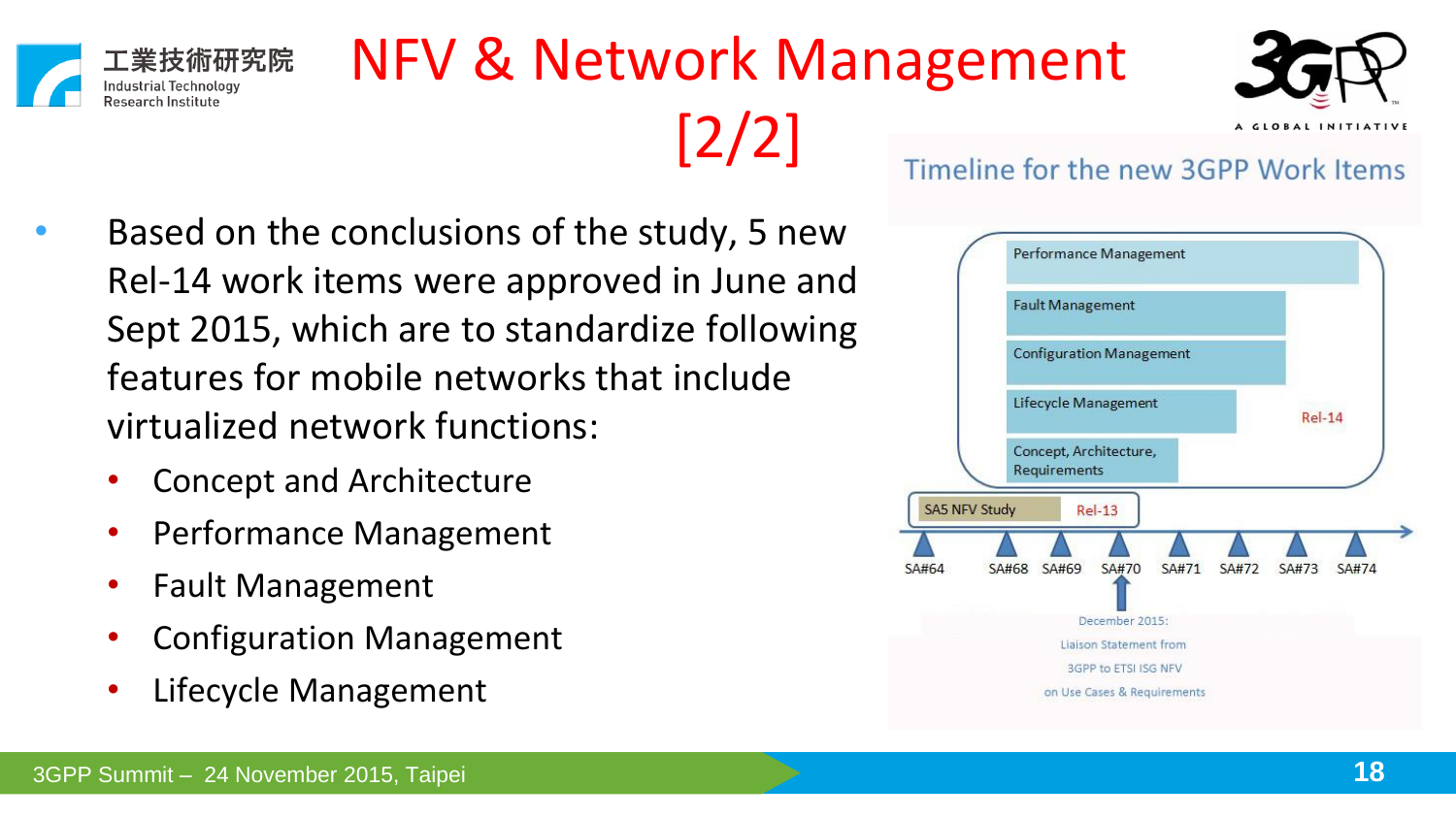

## Enhancements for the Existing Architecture



- Feasibility Study on Control and User Plane Separation of EPC nodes (FS\_CUPS)
	- Although not part of the next generation system study, it is assumed to share the motivation with it on coping with the data traffic challenges by separation of control and user plane functionalities.
- Feasibility Study on Enhancements of Dedicated Core Networks selection mechanism (eDecor)
	- This study aims to enhance the DECOR feature, which enables a PLMN to have multiple dedicated core networks to separately serve devices and/or customers with very different characteristics, such as machine type devices, MVNO, data usage, etc. Similar to the feature above, DECOR might be considered to bring some commonality with the next generation system by enabling something comparable to network slicing.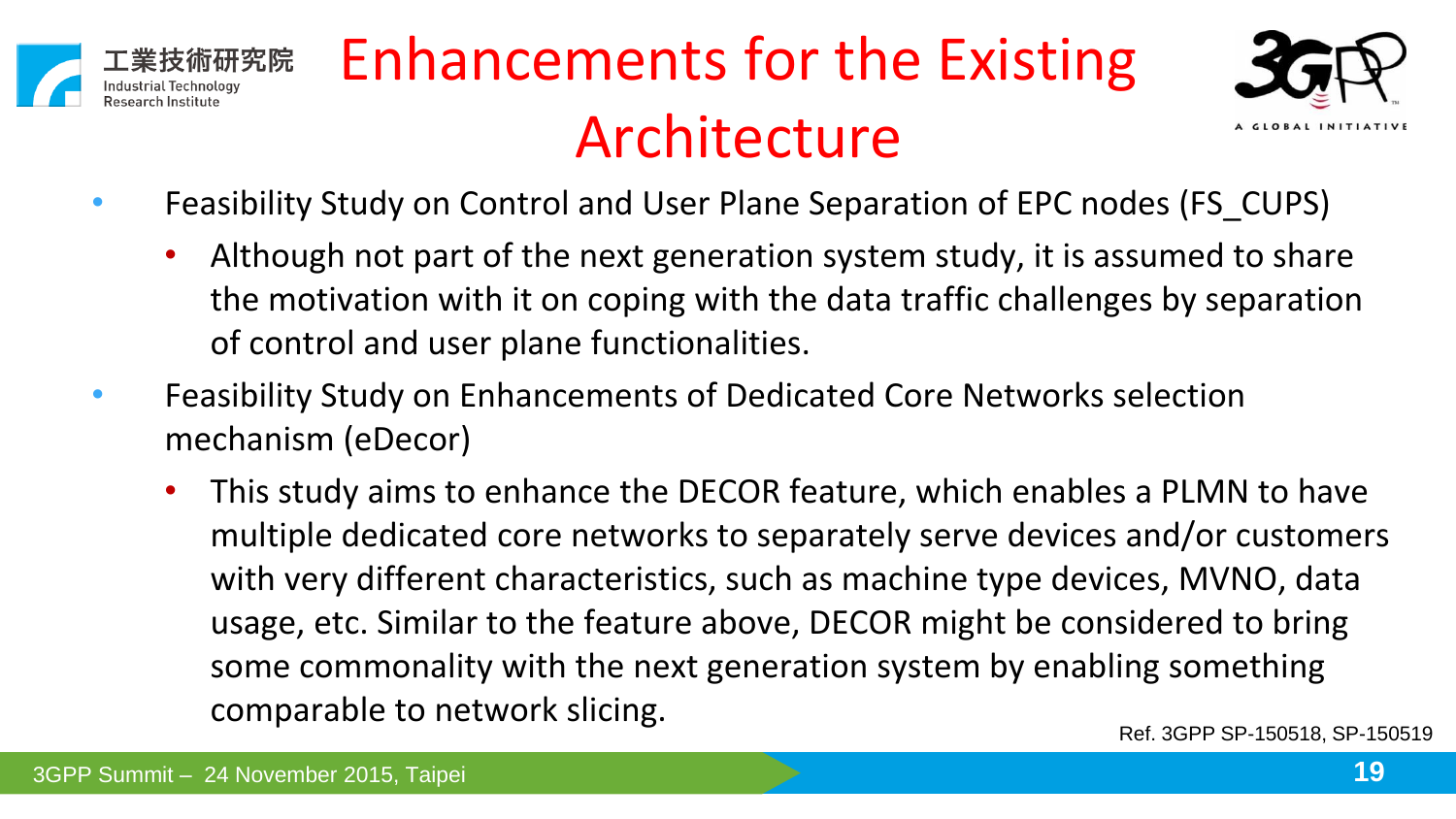





- A new study item, to design a system architecture for the next generation mobile networks, was agreed at an SA2 meeting in Nov 2015.
- The architecture should be developed with the following non-exhaustive list of operational efficiency and optimization characteristics:
	- 1. Ability to handle the rapid growth in mobile data traffic/device numbers in a scalable manner.
	- 2. Allow independent evolution of core and radio networks.
	- 3. Support techniques (e.g. Network Function Virtualization and Software Defined Networking) to reduce total cost of ownership, improve operational efficiency, energy efficiency, and simplicity in and flexibility for offering new services.

Ref. 3GPP S2-153703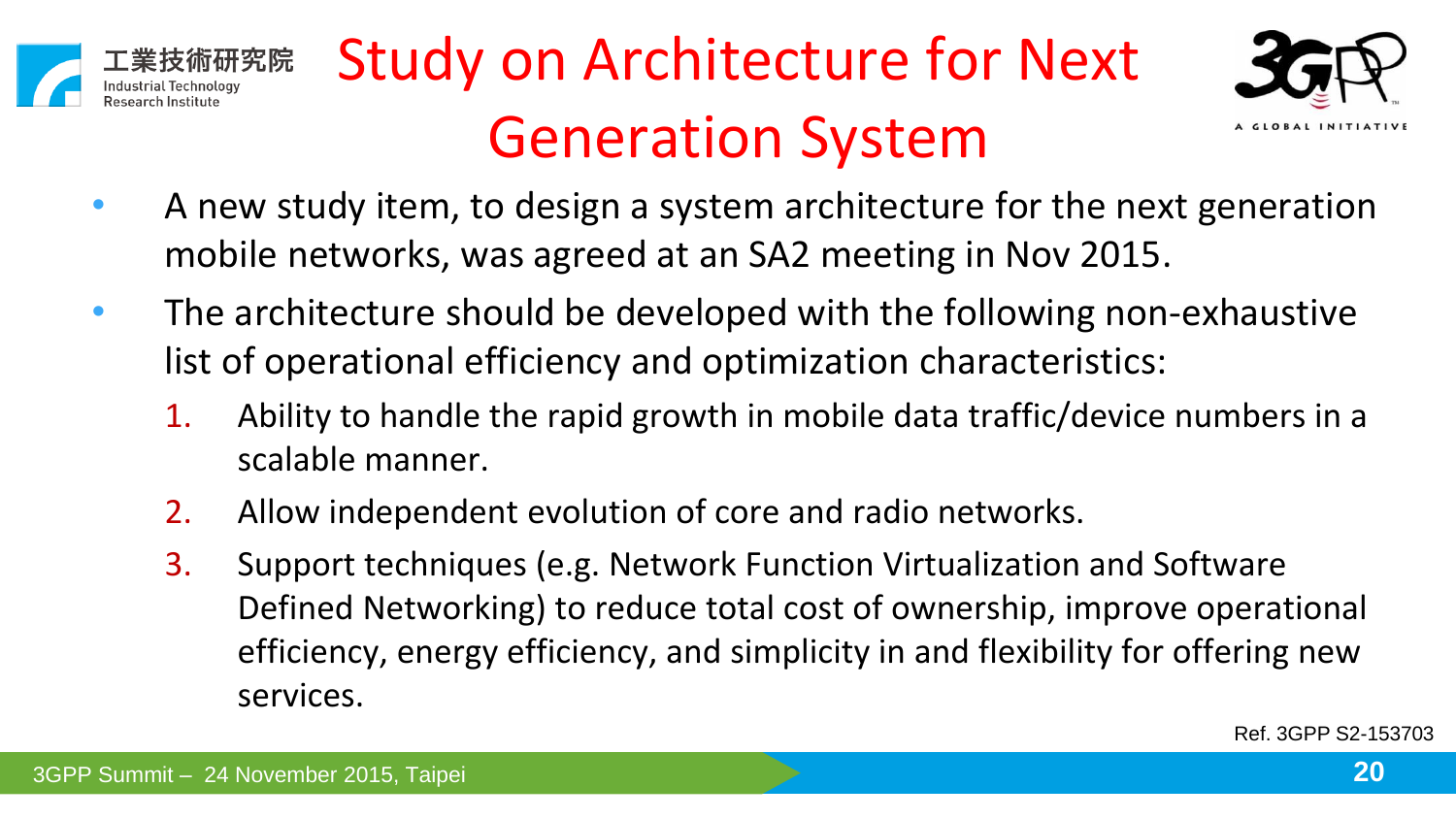

### Timeline for the Next Generation System



- Tentative agreements as of Sept 2015 on the timeline for the next generation system are:
	- Before IMT-2020 submission, there will be 3 releases.
	- Each release will be roughly 15 months long.
	- Release 15 intends to provide an initial next generation system.
- The study and the standardization of "Next Generation System Architecture" is expected to be aligned with above timeline, but the concrete schedule is yet to be confirmed.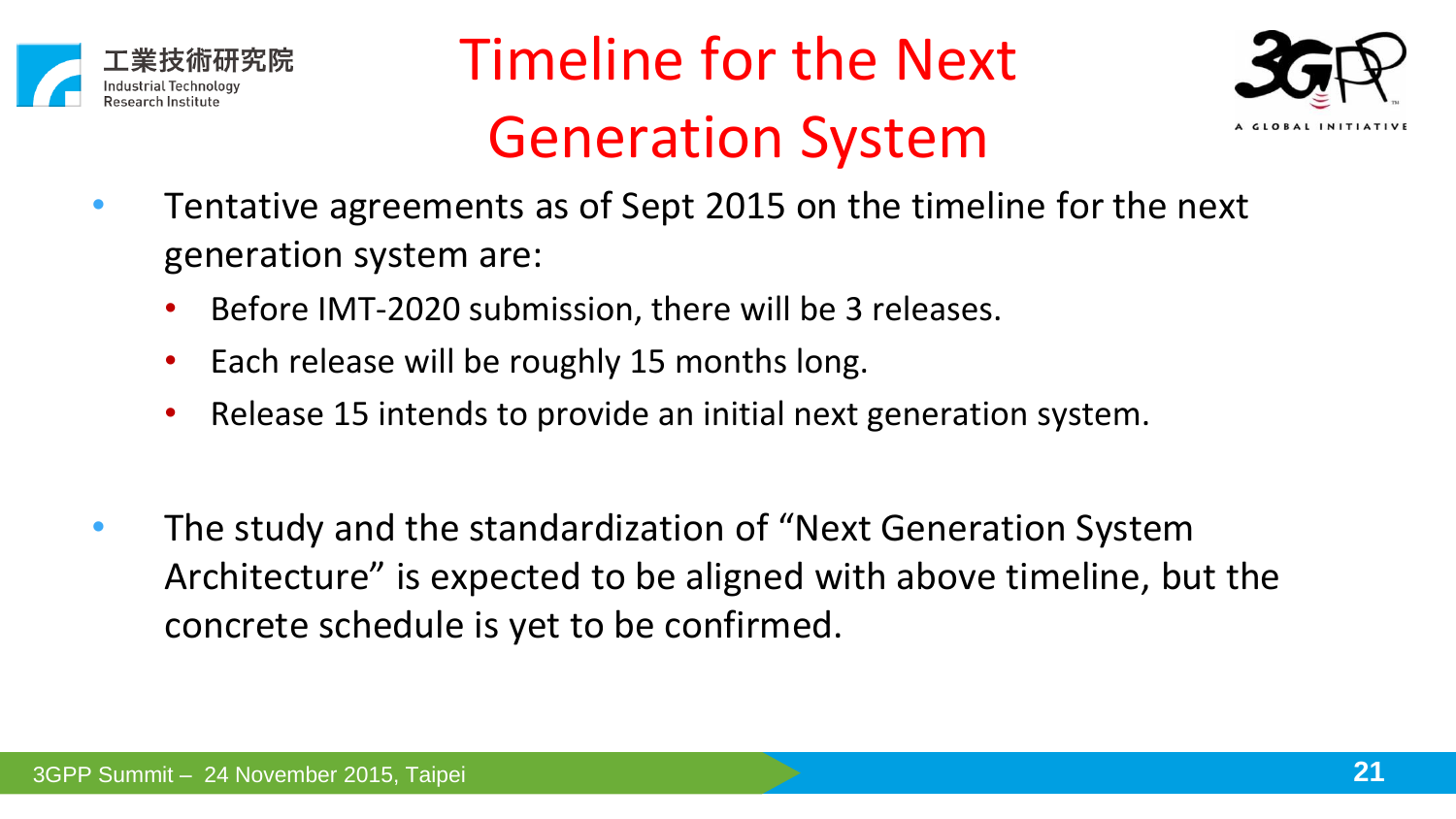





- 3GPP is in the initial phase of Rel-14, which is important as the beginning of the work related to next generation system.
- The study on the new service requirements "SMARTER" is being conducted, and the study on the next generation system architecture is about to start.
- Joining 3GPP at this stage is meaningful to keep up with the work related to the next generation system from its beginning.